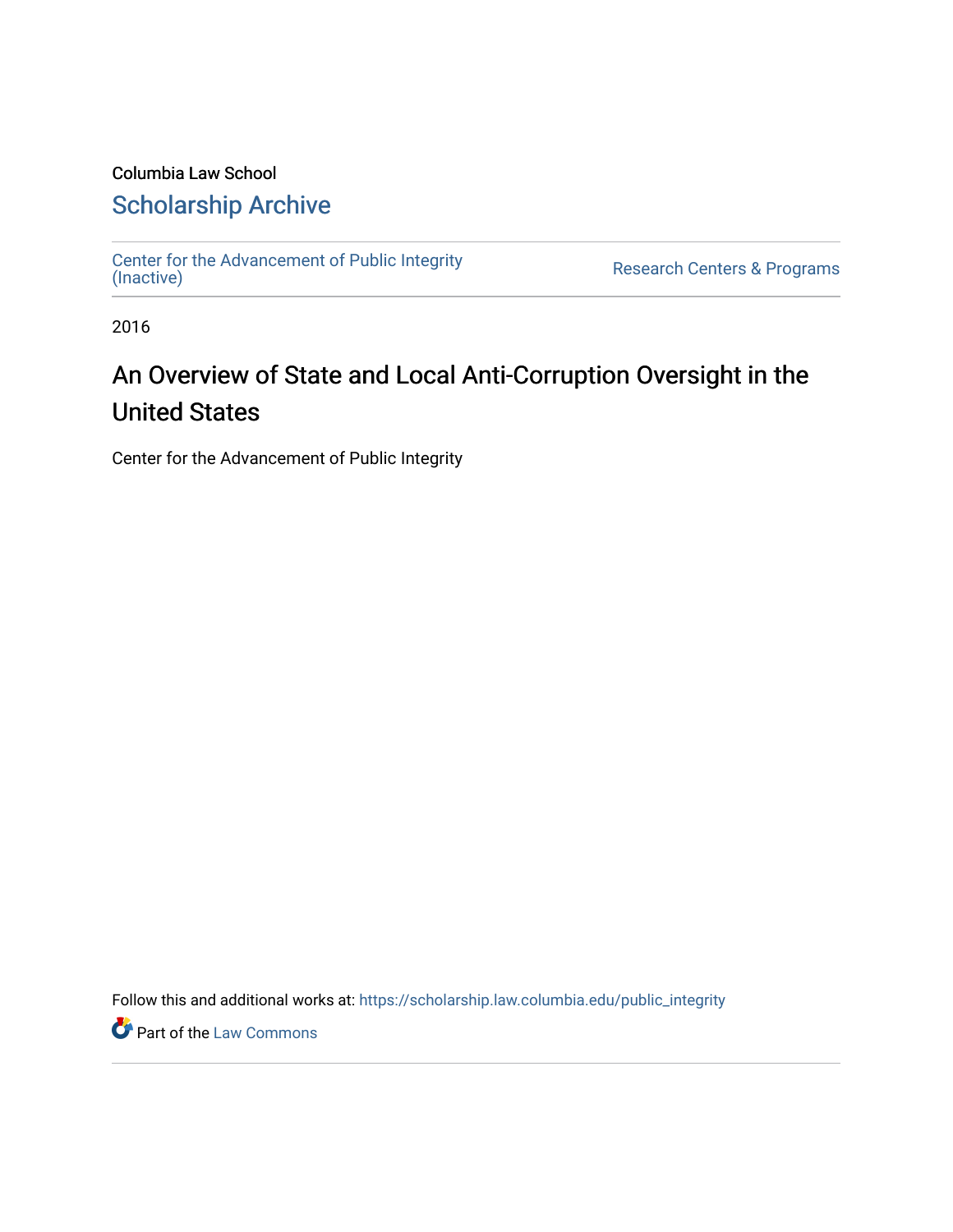# An Overview of State and Local Anti-Corruption Oversight in the United States

#### No. 7: August, 2016

 $\overline{a}$ 

The United States has a decentralized system of anti-corruption oversight unique in the world. Instead of a national anti-corruption agency, like most countries,\* the federal government has a profusion of institutions including the Government Accountability Office in the legislative branch, the Office of Government Ethics in the executive branch, and more than 70 inspectors general responsible for monitoring a specific department or program.

#### **Original CAPI Publication:**

This brief was prepared by the Center for the Advancement of Public Integrity at Columbia Law School based on our ongoing **50** State *[Oversight Survey](https://web.law.columbia.edu/capi-map)*. We can be reached at [CAPI@law.columbia.edu.](mailto:CAPI@law.columbia.edu)

At the state level, the oversight landscape is even more variegated. Some states, cities, and counties have multiple agencies while others have one or none at all. Some watchdog agencies have large staffs with sweeping investigative powers, while others are volunteer boards that meet rarely and lack means of enforcement. Each jurisdiction's institutions have evolved largely in isolation, in response to local political pressures and other factors, with few efforts at harmonization or coordination due to America's strong traditions of federalism.† Fighting corruption in America tends to be seen as a local concern, with the important exception of the prosecutors and federal agents under the U.S. Department of Justice.

Generally, states and cities have passed anti-corruption reforms in response to local scandals. For example, the country's oldest, largest, and perhaps most powerful watchdog, New York City's Department of Investigation, was created in 1873 to counter the widespread graft associated with the "Tammany Hall" machine. Likewise, the first statewide inspector generals' office, in Massachusetts, was created in 1981 in response to corruption in public construction contracts. Watchdogs have proliferated since the 1970s, when the Federal Bureau of Investigation began to prioritize public corruption cases and widely-reported scandals like "[Watergate](http://www.washingtonpost.com/wp-srv/politics/special/watergate/)," "[Abscam](http://www.nj.com/inside-jersey/index.ssf/2013/11/jersey_hustle_the_real-life_story_of_abscam.html)," and "[Sharpstown](http://www.texasmonthly.com/politics/sharpstown-revisited/)" galvanized public pressure for reforms. State and local watchdogs are still in flux; in recent years, New Jersey closed its [inspector general's office](http://nj.gov/comptroller/news/oig/oig_archive.htm) while [Virginia](http://osig.virginia.gov/) and [South Carolina](http://oig.sc.gov/Pages/default.aspx) each opened one.

To make sense of this shifting landscape, the Center for the Advancement of Public Integrity undertook a survey of anti-corruption oversight in cities and states nationwide. This brief is an overview of the findings of our [state-by-state](http://web.law.columbia.edu/capi-map)  [survey.](http://web.law.columbia.edu/capi-map) At the state level, we found three basic oversight models: states with a statewide inspector general and an ethics commission; states with only an ethics commission (or multiple ethics commissions); and states with no statewide watchdog. Statewide inspectors general and ethics commissions can further be categorized as relatively strong, standard, or weak, based on factors highlighted in the anti-corruption literature such as institutional powers, jurisdiction, mandate, resources, and safeguards of independence.

<sup>\*</sup> *Specialised Anti-Corruption Institutions: Review of Models, Second Edition,* Organisation for Economic Co-operation and Development (OECD), 2013.<http://www.oecd.org/corruption/acn/specialisedanti-corruptioninstitutions-reviewofmodels.htm> (last visited August 30, 2016). † Patricia Salkin and Zachary Kansler, *Ensuring Public Trust at the Municipal Level: Inspectors General Enter the Mix,* Albany Law Review, 2011, Vol. 75.1.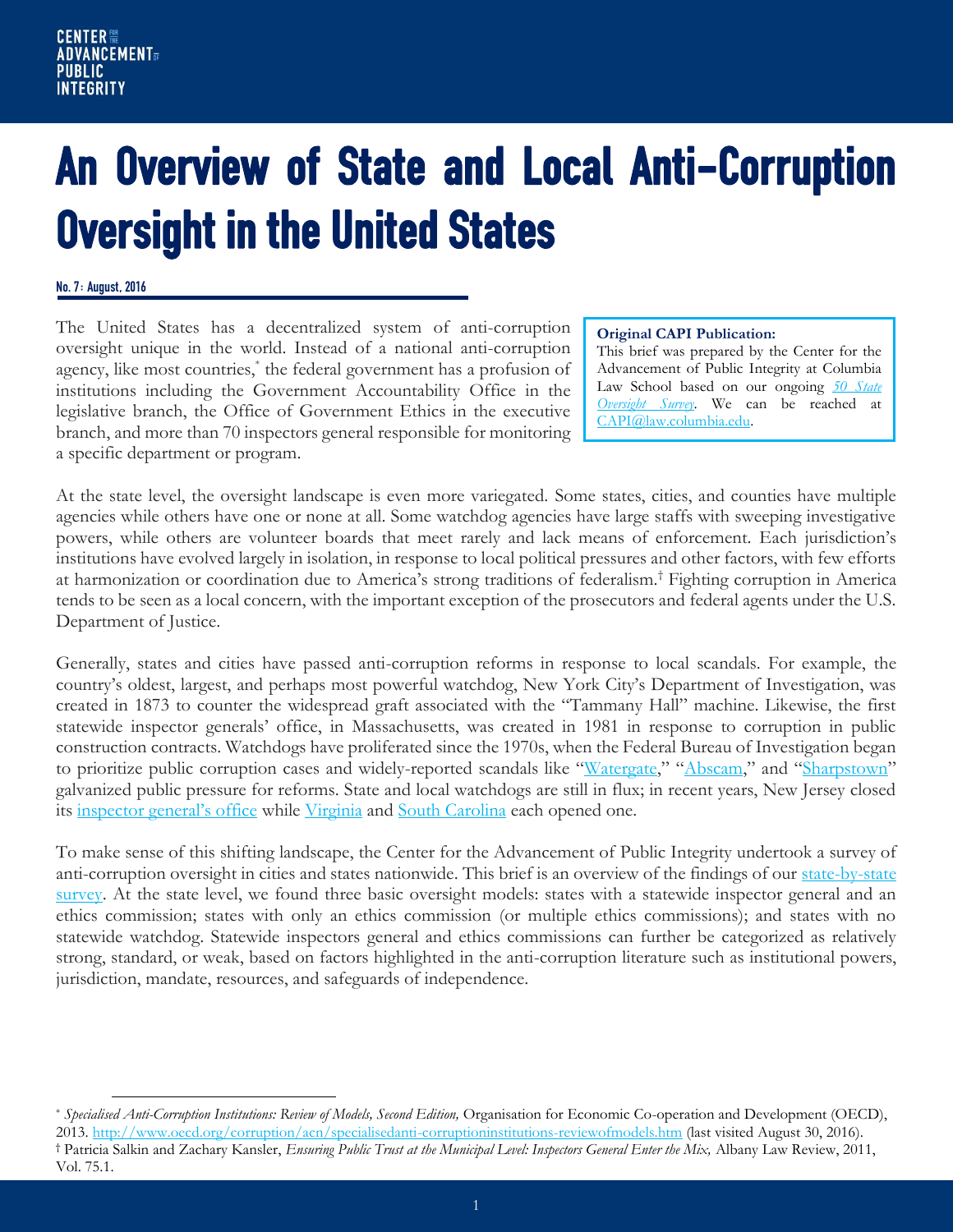## **Inspector General or Ethics Commission?**

The watchdogs with the strongest teeth tend to be inspectors general (IGs), who investigate cases of fraud, waste, and corruption. State inspectors general are typically appointed by governors with legislative consent. Their offices include full-time investigators with a range of law enforcement powers including the ability to conduct audits and investigations, subpoena evidence and witnesses, collect sworn testimony, and hold public hearings. In some cases, agents may be empowered to execute warrants to search premises and seize evidence and to carry and use firearms, like federal IG agents.<sup>‡</sup> Eleven states currently have statewide inspectors general, and a slight majority of states have IGs within specific executive offices focused on oversight in sectors vulnerable to fraud and abuse such as healthcare, public benefits, corrections, and transportation. Few states have more than three state inspectors general, other than Florida (which has 30), Illinois (11), and New York (7).

Ethics commissions are more common watchdogs, with broader mandates. Currently, 42 states have ethics commissions—including every state with a statewide inspector general. A typical ethics commission oversees ethics rules, investigates ethics violations, issues administrative sanctions such as fines or injunctions, refers criminal matters to law enforcement authorities, issues advisory opinions, and conducts training and public awareness programs. Generally, board members are volunteers appointed for fixed terms by a mix of executive, legislative, and sometimes judicial leaders, with safeguards against removal without cause. Nearly all state ethics commissions have a paid, fulltime staff. Ethics commissions are typically empowered to subpoena evidence and collect sworn testimony, but they lack audit powers and generally have more limited investigative powers than inspectors general. They also face practical constraints on their capacity to conduct in-depth investigations due to competing responsibilities, such as electoral oversight, lobbyist registration, or public access to information.

Finally, there are seven states without statewide IGs or ethics commissions. All are rural states with fewer than a million residents except the fast-growing states of Arizona, New Mexico, and Idaho. Albuquerque, New Mexico has an [inspector general's office](https://www.cabq.gov/inspectorgeneral) and Boise, Idaho has an [ethics commission.](http://mayor.cityofboise.org/ethics-commission/) Arizona stands out as a populous state that lacks dedicated watchdogs at the state or local level. Notably, there are reform efforts in [Arizona,](http://archive.azcentral.com/news/politics/articles/20130315arizona-legislature-short-ethics-rules.html) [New Mexico,](http://nmpoliticalreport.com/32419/ethics-commission-dies-again-nmleg/) and [Idaho](http://www.spokesman.com/stories/2012/mar/06/idaho-lawmakers-drop-ethics-commission-idea/) to create statewide ethics commissions. Clearly, the trend among the states is towards more oversight institutions.

## **Other State Watchdogs**

 $\overline{a}$ 

Other common state-level offices play important roles in public integrity enforcement. Judicial ethics commissions, present in every state [\(listed here\)](http://www.judicialselection.us/judicial_selection/methods/removal_of_judges.cfm?state), investigate judicial ethics violations, and typically recommend sanctions to the state supreme court.

Legislative ethics committees [\(listed here\)](http://www.ncsl.org/research/ethics/table-of-legislative-ethics-committees.aspx) investigate legislative ethics violations, and typically recommend sanctions to the full legislature. A 2008 study by the National Conference of State Legislatures found legislative ethics committees in 40 states: 15 joint standing committees, 3 single-chamber standing committees, and 22 ad hoc committees.§ Some of those bodies have a small staff to provide advice and conduct training activities, such as Maryland's [Joint Committee on Legislative Ethics](http://msa.maryland.gov/msa/mdmanual/07leg/html/com/07lege.html) and the [Office of Ethics and Compliance](http://assembly.state.ny.us/Press/20150928/) of the New York Assembly. The legislatures of a few larger states have nonpartisan research arms to assist in oversight of the executive branch, such as California's [Legislative Analyst's Office](http://www.lao.ca.gov/).

<sup>‡</sup> Wendy Ginsberg, *Offices of Inspectors General and Law Enforcement Authority: In Brief,* Congressional Research Service, 2014, <http://digital.library.unt.edu/ark:/67531/metadc462481/> (last visited August 30, 2016).

<sup>§</sup> Peggy Kerns and Luke Martel, Ethics Committees: Internal Oversight of Ethics Laws, National Conference of State Legislatures, March 2008, Vol. 16, No. 15, [http://www.ncsl.org/documents/legisbriefs/Ethics\\_Committees\\_08.pdf](http://www.ncsl.org/documents/legisbriefs/Ethics_Committees_08.pdf) (last visited August 30, 2016).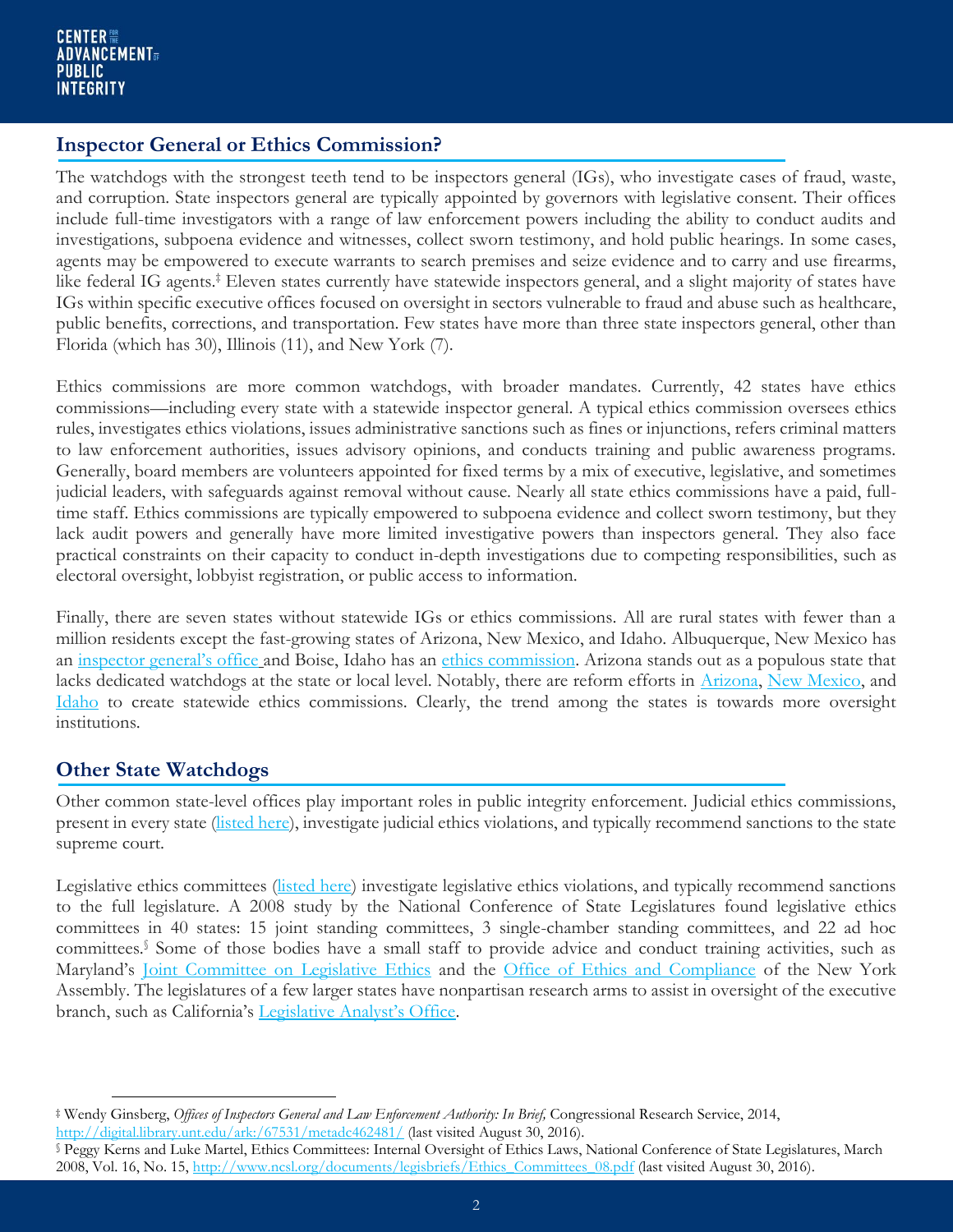Every state has an audit body, such as an auditor, comptroller, or treasurer, to monitor government spending (list [here\)](http://www.nasact.org/AF_MemberDirectory.asp). Some states, such as [New York,](http://www.osc.state.ny.us/) [Tennessee,](http://www.comptroller.tn.gov/) and [Mississippi,](http://www.controller.msstate.edu/) have audit bodies with substantial investigative units. Generally, each state's office of the secretary of state has some oversight functions, such as electoral oversight, facilitating access to government information, and maintaining campaign finance disclosures. A few states have special commissions to oversee public campaign finance programs, such as [Arizona](http://www.azcleanelections.gov/) and [Connecticut.](http://www.ct.gov/seec/cwp/view.asp?a=3548&Q=489606)

Many states have federal, state, or local prosecutorial offices with specialized units dedicated to public integrity violations. Others, like [Texas](https://www.dps.texas.gov/TexasRangers/specialUnits.htm) and [New Jersey,](http://www.njsp.org/division/investigations/governmental-integrity.shtml) have such specialized anti-corruption units within the state police. Maryland has a unique prosecutorial office called the **State Prosecutor** focused solely on public integrity offenses. New Jersey has a special anti-corruption [investigative commission.](http://www.state.nj.us/sci/index.shtm)

Finally, many states have executive offices that promote transparency, within the office of the secretary of state, the governor's office, or a specialized office like Nebraska's [Public Counsel](http://www.nebraskalegislature.gov/divisions/ombud.php) or Iowa's [Public Information Board.](https://www.ipib.iowa.gov/) And a few states have unique anti-corruption institutions, like Arkansas' [Independent Citizen's](http://citizenscommission.ar.gov/) Commission, which sets salaries for public officials, and Connecticut's [Office of Government Accountability,](http://www.ct.gov/oga/site/default.asp) which groups together various state watchdogs.

## **Watchdog Effectiveness**

 $\overline{a}$ 

Global scholarship about anti-corruption agencies shows a wide consensus around several factors of effectiveness: strong legal foundations, broad jurisdiction, safeguards of independence, robust enforcement powers, ample resources, partnerships with complementary institutions, and political will.\*\* Those factors apply to state watchdogs as well. Some state watchdogs are constitutional offices (like [Rhode Island](http://www.ethics.ri.gov/) and [Oklahoma\)](https://www.ok.gov/ethics/), while others were created by executive order. Some have jurisdictions over state and local public officials and employees as well as contractors and subcontractors (as in the [Louisiana](http://oig.louisiana.gov/) and [Ohio](http://watchdog.ohio.gov/) inspectors general), while others are limited to a specific branch of government. Some have appointment and removal processes secured by checks and balances (as in [Oregon](http://www.oregon.gov/ogec/Pages/index.aspx) and [Illinois\)](https://www.illinois.gov/oeig/Pages/default.aspx), while others have leaders appointed by the governor and removable at will. Some offices can administer a range of sanctions (as in [New York](https://ig.ny.gov/) and [Indiana\)](http://www.in.gov/ig/), while others can merely recommend penalties and provide advice. Some offices command large staffs, while others have no full-time employees.

CAPI's [online state-by-state comparative map](http://web.law.columbia.edu/capi-map#capi-mapinfo) makes it easy to compare state watchdogs across a number of related objective criteria, such as their powers, jurisdiction, relative budget, and leadership appointment and removal processes. The downloadable reports provide more detail and context. As the reports make clear, each institution has its own strengths and weaknesses, and local perceptions may differ from how an institution looks on paper. Nevertheless, a preliminary analysis based on CAPI's survey shows that some state watchdogs are clearly stronger than others.

The eleven state inspectors general (along with the inspector general of the District of Columbia) may be divided into *strong*, *standard*, and *weak*. Strong offices have relatively broad mandates, strong enforcement powers, and ample resources. Weak offices are short on resources (as in [Georgia,](https://oig.georgia.gov/) [South Carolina,](http://oig.sc.gov/Pages/default.aspx) and [Virginia\)](http://osig.virginia.gov/), limited in powers ([Georgia's OIG](https://oig.georgia.gov/) lacks subpoena powers), or overly narrow mandates ([Pennsylvania's OIG](http://www.oig.pa.gov/Pages/default.aspx#.V8XSxvkrLcs) focuses almost exclusively on public benefits fraud).

<sup>\*\*</sup> *See*, *e.g.*: OECD *supra,* Patrick Meagher, *Anti-corruption agencies: A review of experience*, The IRIS Discussion Papers in Institutions and Development, 2004; Francesca Recanatini, *Anti-Corruption Authorities: An Effective Tool to Curb Corruption?,* in *International Handbook on the Economics of Corruption, Volume Two*, ed. Susan Rose-Ackerman and Tina Søreide, Edward Elgar Publishing, 2011.